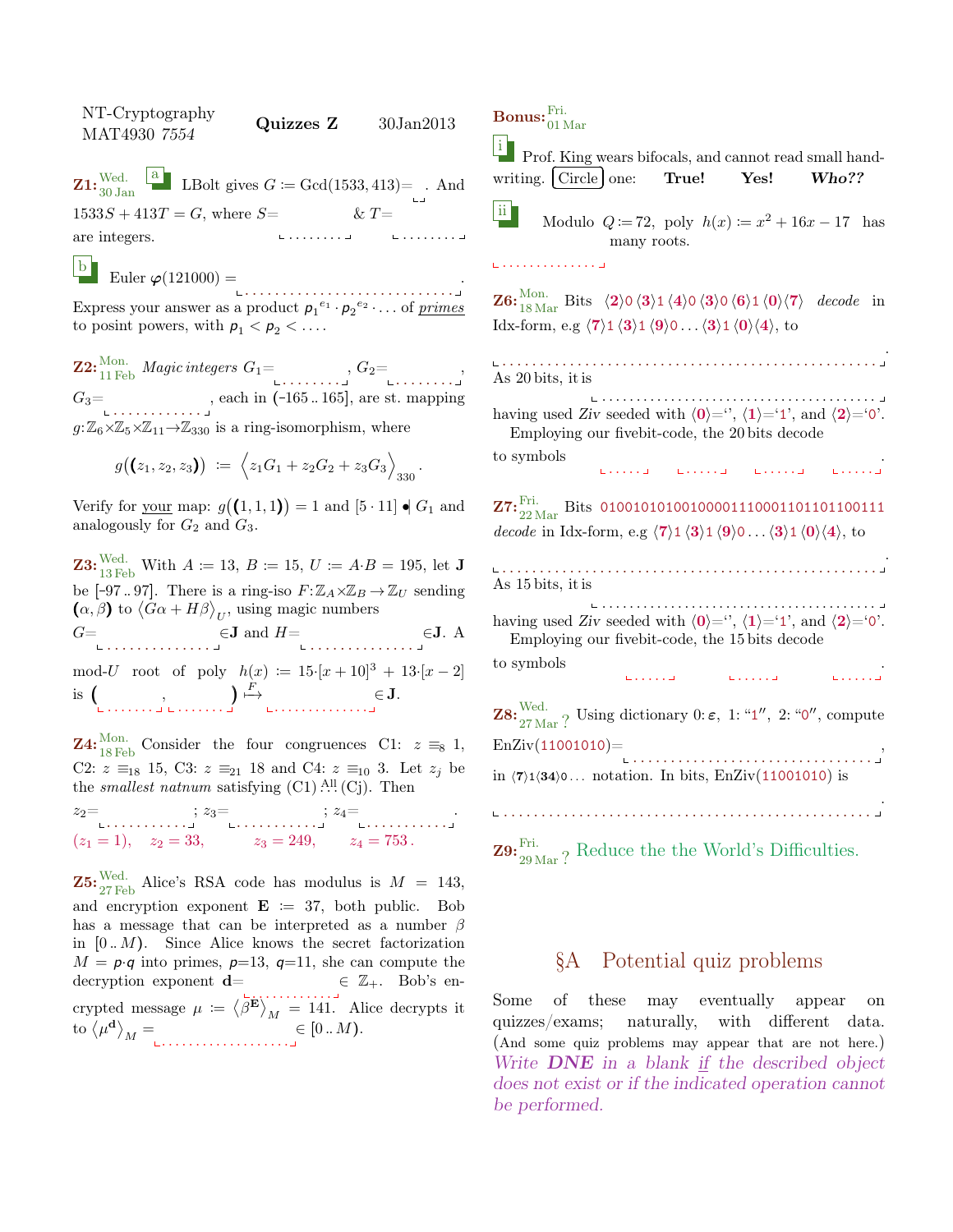Phi1: N := ϕ(100)= . . . . . . . . . So ϕ(N)= . . . . . . . . . EFT says that  $3^{165} \equiv_N$ . <u>. . .</u> . . . . . .  $\in [0..N)$ . Hence (by EFT) last two digits of  $7^{3^{165}}$  are .<br>. . . . . . . . **Phi2:** Write  $27^{2009} \equiv 7$  (i.e, working mod 7) and  $9^{35} \equiv_7$ . . . . . . . . . . . . . . . . , each as a value in [0 .. 7). **RS1:** With  $M \coloneqq 22$  and  $J \coloneqq [0..M)$ , use repeated-

squaring to compute  $6^{4096} \equiv_M$   $\in J$ . Since 4101 equals  $2^{12} + 2^2 + 2^0$ , the power  $6^{4101} \equiv_M$ . . . . . . . . .  $\in J$ .

[Hint: Compute with symm. residues, and use periodicity.]

## CRT and Fusion problems. The fun stuff!

**CRT1:** With  $A := 29$ ,  $B := 20$ ,  $U := A \cdot B = 580$ , let **J** be  $(-290..290]$ . There is a ring-iso  $F: \mathbb{Z}_A \times \mathbb{Z}_B \to \mathbb{Z}_U$ sending  $(\alpha, \beta)$  to  $\langle G\alpha + H\beta \rangle_{U}$ , using magic numbers  $G=$  $\in$ **J** and  $H=$   $\in$ **J**. A mod-U root of poly  $h(x) := 20 \cdot [x+9]^3 + 29 \cdot [x-4]$ is  $\left(\begin{array}{c} 0 & 0 \\ 0 & 0 \end{array}\right)$  $\big) \stackrel{F}{\longmapsto}$ . . . . . . . . . . . . . . ∈ J.

CRT2: i Show all steps, except the  $\frac{1}{2}$  tables, to compute a magic tuple **G** so that  $q: \mathbb{Z}_5 \times \mathbb{Z}_6 \times \mathbb{Z}_7 \rightarrow \mathbb{Z}_{210}$  is a ring-isomorphism, where

$$
g((z_1, z_2, z_3)) := \left\langle z_1G_1 + z_2G_2 + z_3G_3 \right\rangle_{210}.
$$

ii Consider poly  $h(x) := [x-2][x-32][x-8]$ . Find all solutions to congruences  $h(x) \equiv_M 0$ , for  $M = 5, 6, 7$ , displaying the results in a nice table. (Do not show work for this step.)

Now use your ring-iso to compute all solns  $x$  to  $\frac{(1)}{which$  3tup each came from. There are (<u>not</u> counting multi $h(x) \equiv_{210} 0$ , displaying the results in a table which shows plicities)  $K =$ . . . . . . . . . . . . . . . . . . . . . . . . . . . . many solns.

Explain your method well; then show **one** computation giving a root *different* (mod 210) from  $2, 32, 8$ .

**CRT3:** Consider the three congruences C1:  $z \equiv_{21} 18$ , C2:  $z \equiv_{15} 3$ , and C3:  $z \equiv_{70} 53$ . Let  $z_j$  be the *smallest* natnum [or  $DNE$ ] satisfying  $(C1)$  .<sup>All</sup>  $(Cj)$ . Then

 $z_2=$ . . . . . . . . . . . . . . . . . . . . . . . . . . . . . . . . . . . . . . . . . . . .  $\therefore z_3 =$ .

**CRT4:** Consider the four congruences C1:  $z \equiv_8 1$ , C2:  $z \equiv_{18} 15$ , C3:  $z \equiv_{21} 18$  and C4:  $z \equiv_{10} 3$ . Let  $z_i$  be the *smallest natnum* satisfying  $(C1)$ .<sup>All</sup>  $(C<sub>j</sub>)$ . Then

 $z_2 = \n\begin{bmatrix}\nz_2 = \n\end{bmatrix}\n\begin{bmatrix}\nz_3 = \n\end{bmatrix}\n\begin{bmatrix}\nz_4 = \n\end{bmatrix}\n\begin{bmatrix}\nz_5 = \n\end{bmatrix}\n\begin{bmatrix}\nz_6 = \n\end{bmatrix}\n\begin{bmatrix}\nz_7 = \n\end{bmatrix}\n\begin{bmatrix}\nz_8 = \n\end{bmatrix}\n\begin{bmatrix}\nz_7 = \n\end{bmatrix}\n\begin{bmatrix}\nz_8 = \n\end{bmatrix}\n\begin{bmatrix}\nz_7 = \n\end{bmatrix}\n\begin{bmatrix}\nz_8 = \n\end{bmatrix}\n\begin{bmatrix$ 

**CRT5:** Let  $f(x) := x^2 - 9x + 14$ , and  $N := 30425 \frac{\text{note}}{100}$  $p \cdot 25$ , where  $p \coloneqq 1217$  is prime. The *number* of solns  $x \in [0..N)$  to  $\overline{f}$ ✝ ۲.<br>م ✆ f(x) ≡<sup>N</sup> 0 is K= . . . . . . . . . . A number  $Z \in [0..N)$  such that  $f(Z) \neq 0$  yet  $f(Z) \equiv_N 0$  is .

[Hint: Find solns mod-p and mod-25, then use CRT.]

Misc problems. For Miss Cellaneous.

Mod1: For a posint K, let  $\equiv$  mean  $\equiv_K$ . DEFN: Expression " $x \equiv y$ " means....

Please prove: THM: For all  $b, \beta, g, \gamma \in \mathbb{Z}$ , if  $b \equiv \beta$  and  $g \equiv \gamma \text{ then } [b \cdot g] \equiv [\beta \cdot \gamma].$ 

**Orb1:** Define  $G:[1..12] \odot$  where  $G(n)$  is the number of letters in the  $n^{\text{th}}$  Gregorian month. So  $G(2) = 8$ , since the  $2<sup>nd</sup>$  month is "February". The only fixed-point of G is The set of posints k where  $G^{\circ k}(12) = G^{\circ k}(7)$  $\mathbf{L}$  . . . . . . . is .

. . . . . . . . . . . . . . . . . . . . . . . . . . . . . . . . . . . . . . . . . . . . . . . . . . . . [January, February, March, April, May, June, July, August, September, October, November, December]

**mf1:** Since 
$$
4800 = 2^6 \cdot 3^1 \cdot 5^2
$$
, it has

many positive divisors. [Write ANS naturally as a product of integers.]

mf2: The divisor-sum  $\sigma(1500) =$ 

Express your answer a product  $p_1^{\ell_1} \cdots p_2^{\ell_2} \cdots$  of primes to posint powers, with  $p_1 < p_2 < \ldots$ .

Cyc1: Applying the Floyd cycle-finding (Tortoise & Hare) to a finite orbit which has tail  $T = 3$  and eventual-period  $L \coloneqq 4$ , yields *hitting time*  $H=$ . . . . . . . . . . . . . . . . . . . . . . .

## Coding

 $CH1$  Suppose the letters  $A$  F H M N U have frequencies  $\frac{12}{170}$ ,  $\frac{46}{170}$ ,  $\frac{38}{170}$ ,  $\frac{18}{170}$ ,  $\frac{15}{170}$ ,  $\frac{41}{170}$ , respectively. Construct the unique Huffman prefix-code with these frequencies; at each coalescing, use 0 for the less-probable branch and 1 for the more-probable. Draw the Huffman tree (large!). Label the branches and leaves with bits and letters. The name HUFFMAN encodes to

. . . . . . . . . . . . . . . . . . . . . . . . . . . . . . . . . . . . . . . . . . . . . . . . . Examining the tree, what kind of Being is HUFFMAN? Answering the question "What're y'all?",

. . . . . . . . . . . . . .

. . . . . . . . . . . . . . . .

.

.